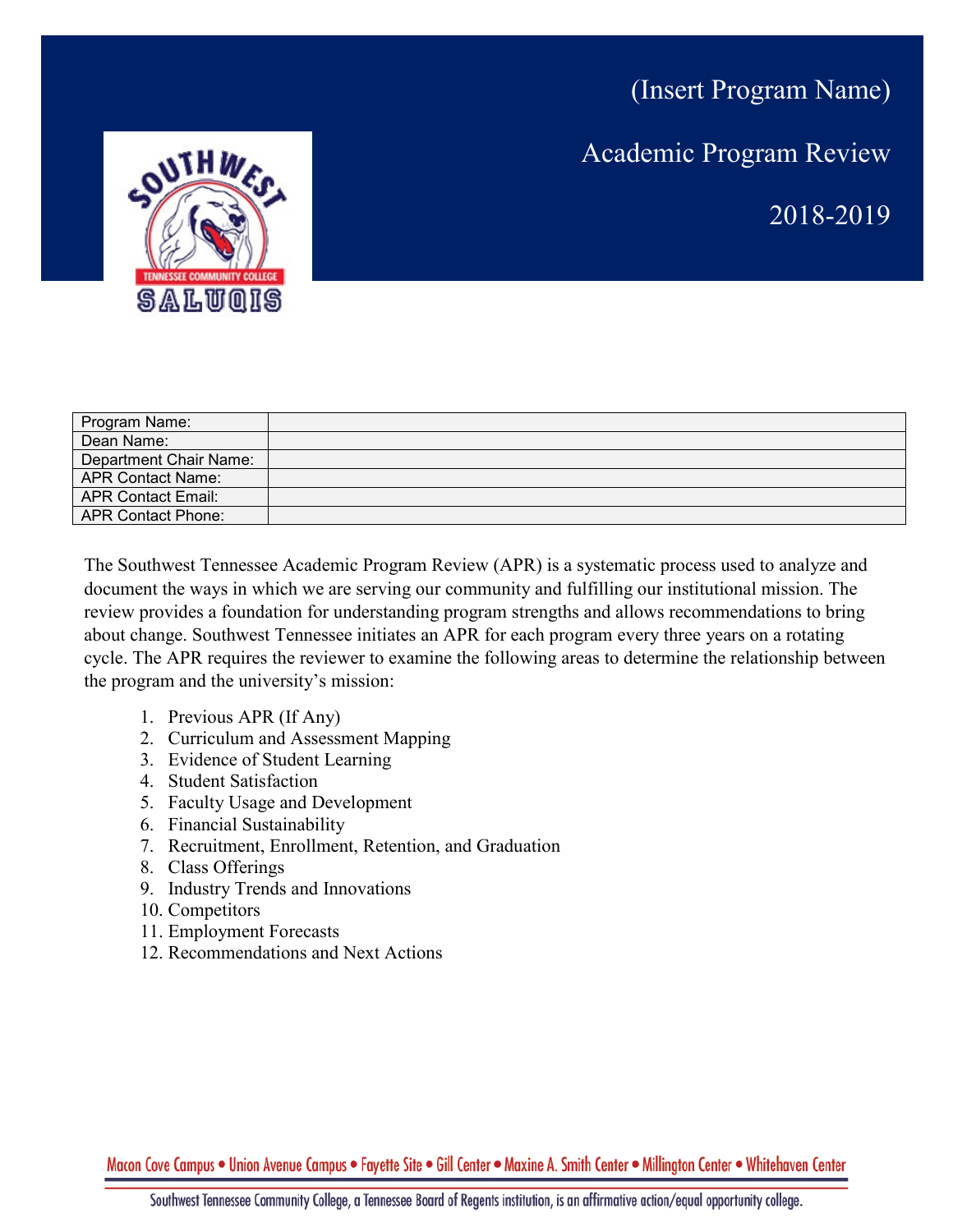## **SECTION 1: PREVIOUS APR**

Section one reflects on the past APR (if any) and responds to any recommendations that were made at that time. The reviewer should list recommendations, actions taken, and discuss implications or challenges resulting from those actions.

The reviewer should consider the following items for discussion:

- Program goals and/or student learning outcomes that were developed as a result of the previous APR and any assessment results conducted as a result.
- Informed decisions used based on APR including (refinement of department goals, strategic plan, development, improvement, and budgeting)
- Any Changes implemented as a result of the previous APR

### **SECTION 2: CURRICULUM AND ASSESSMENT MAPPING**

Curriculum and outcome mapping ensures alignment of program, program goals, and student learning outcomes; which affords an opportunity to ensure course coverage and sequencing of outcomes in courses. Program Goals are broad based statements to describe the long-term targets of a program, program development, and its students expected program *end* knowledge, competencies, or skills. Student Learning Outcomes describe discipline specific concepts that can be measured to demonstrate student learning. Student learning outcomes should be mapped directly back to program goals with each program goal having one or more student learning outcome connected. Student learning outcomes should have measurable evidence of learning which will be provided in the following section.

The Reviewer should include an excel mapping that identifies alignment of program goals, student learning outcomes, course coverage, assessment method, and performance target. The excel table should include a column that notes any areas that assessments are not included, are too broad, or are not clearly defined; this should contain assessments that are not tied to a specific rubric sections, test banks or questions, and those not linked to student learning outcomes.

The reviewer should discuss current program goals, industry or national standards, and any additional areas needed for discussion. A discussion of current student learning outcomes, and goals not aligned with student learning outcomes, and any additional areas concerning student learning outcomes they wish to address should be included.

The reviewer should consider the following items for discussion:

- Intended students' knowledge or skills
- Alignment of program goals to the university mission and values
- Alignment of program goals to program mission
- Alignment to of program goals to description of a successful student and program
- Alignment with any accreditation, industry and/or national standard
- Course coverage of student learning outcomes
- Alignment of course sequence to student learning outcomes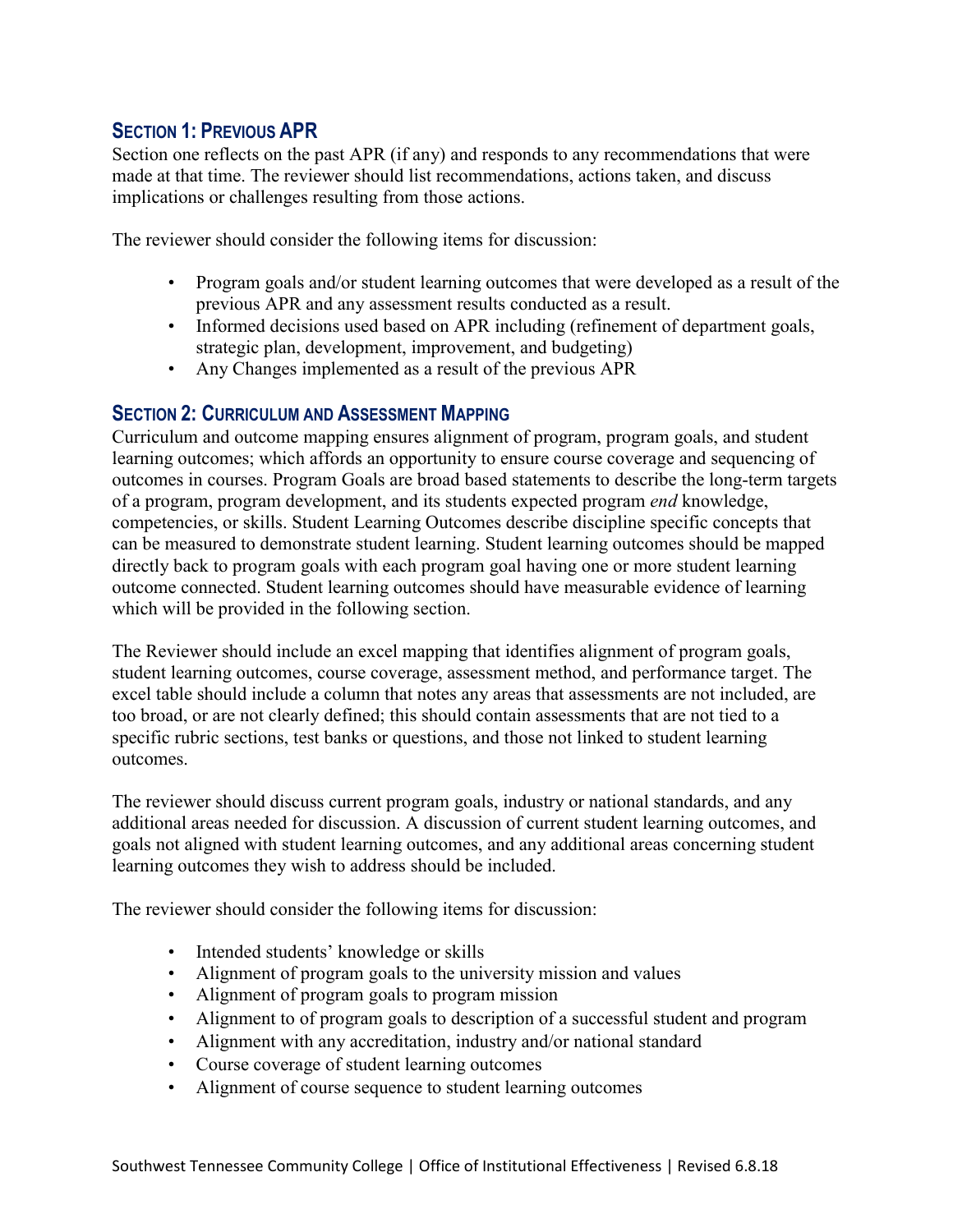- Prerequisite Requirements for Course Sequence
- Scaffolding achievement of program goals and student learning outcomes
- Student learning outcome alignment with program goals
- Student learning outcome language (Bloom's hierarchy), measurability, actionoriented, and results-driven
- Student learning outcome focus on learning outcomes and not learning process
- Opportunities for students to learn relevant knowledge, competencies, and skills
- Major assignments, papers, projects, portfolios, demonstrations, performances, art work, exams used to measure outcomes
- Assignments alignment to outcomes
- Student opportunities to demonstrate mastery under assessment measure
- Process for keeping curriculum and mappings current and effective

### **SECTION 3: EVIDENCE OF STUDENT LEARNING**

Section three provides an opportunity to provide evidence of student learning and the program's effectiveness in reaching both program goals and student learning outcomes. The reviewer should review the results assessments indicated in section two by provide a summary of the results, discuss differences in delivery methods and locations, noting exceeding and underperforming areas, and identifying any trends or notable comparisons to previous years. The reviewer should conclude by examining the evidence gathered and provide a discussion related to the success of student learning in the program as it relates to the program goals.

The reviewer should consider the following items for discussion:

- Data being collected, tracked, and assessed
- Data collection systems in place or the need thereof
- Current assessment existing or the need thereof
- Resources needed if any in collection
- Usability of information
- Evidence demonstration of expected student knowledge, skills, or competencies
- Obtainment of performance targets
- Benchmark score comparisons
- Assessment placement of knowledge, skills, and competencies
- Possible factors effecting results
- Assessment time from concept introduction to expected mastery
- Exceeding and underperforming areas
- Effectiveness of assessment

## **SECTION 4: STUDENT AND ALUMNI FEEDBACK**

Section four explores the qualitative satisfaction results from students and alumni. Discussion from this section should involve student and alumni perceptions of the program, faculty, career projection, and any program recommendations given during the survey. The Reviewer should use alumni surveys, course evaluations or other appropriate evidence to provide summaries for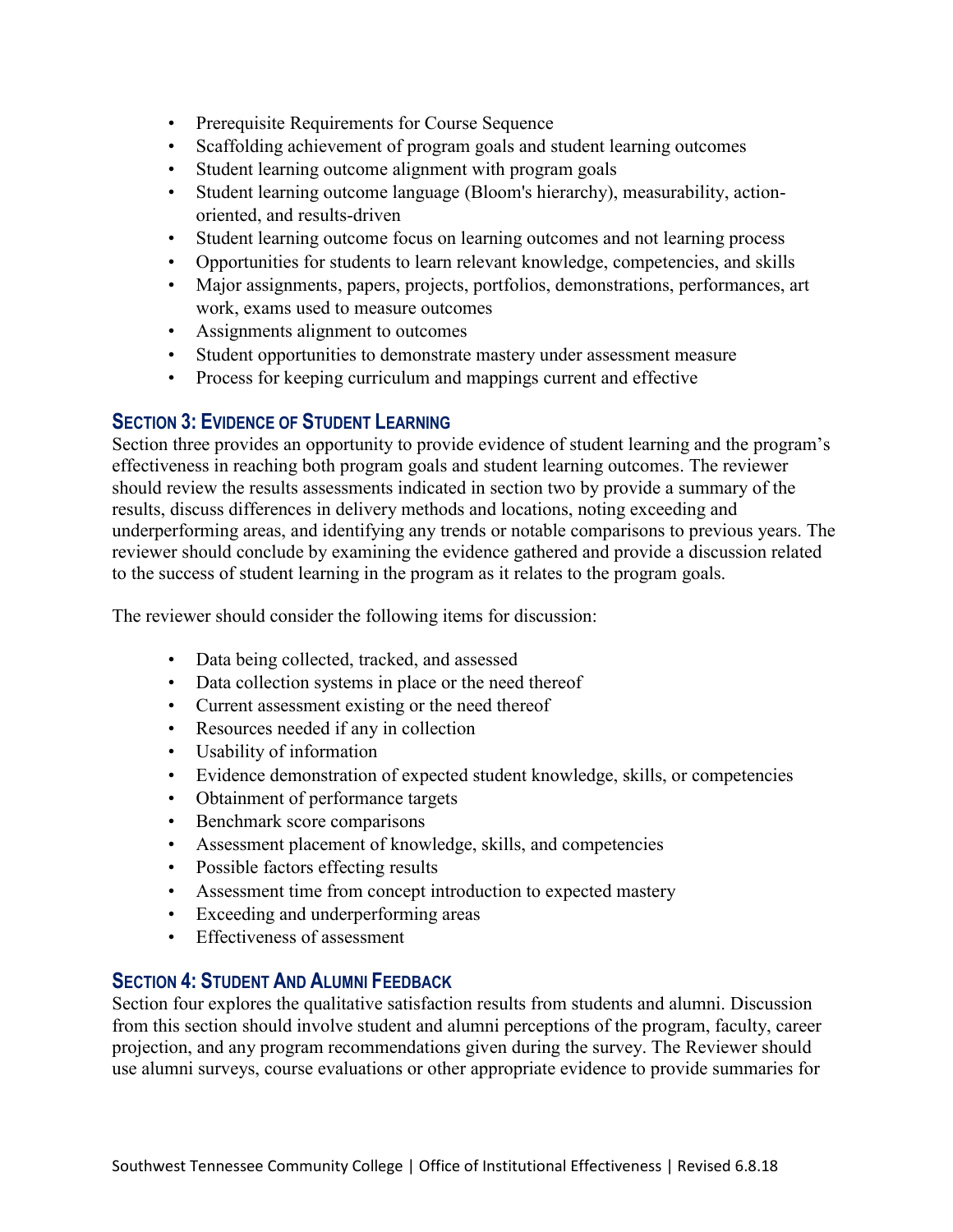both students and alumni that include any noted themes, trends, areas for improvement, identified strengths, and implications for the program.

The reviewer should consider the following items for discussion:

- Students perception of program curriculum, faculty, advising, learning environment
- Major strengths and weaknesses identified by students
- Students struggles with specific courses/deliveries/locations
- Preparation for post-graduate success
- Alumni perception of program curriculum, faculty, advising, learning environment
- Major strengths and weaknesses identified by alumni
- Alumni influence on reputation in community
- Alumni success
- Alumni identified critical skills

## **SECTION 5: FACULTY USAGE AND DEVELOPMENT**

Section five reviews faculty teaching loads, adjunct to full time ratios, faculty development opportunities, faculty end of course evaluations, faculty surveys, and any other evidence deemed appropriate. The reviewer should discuss the impact of teaching, the ratio of adjunct to full time staffing, end of course evaluations relative to faculty, and any noted themes identified from the review.

The reviewer should consider the following items for discussion:

- Faculty program orientations
- Required academic credentials
- Ratio full-time faculty and adjuncts?
- Teaching load impact including directed studies and external teaching
- Faculty perception of program curriculum, faculty, advising, learning environment
- Major strengths and weaknesses identified by faculty
- Alignment of new faculty hire requests with budgets, program planning, student learning, and curriculum changes
- Faculty Retention

# **SECTION 6: FINANCIAL STABILITY**

Section six examines the financial stability of the program by comparing tuition revenues with expenditures from faculty, staff, and the program. The reviewer should discuss revenues from tuition and special fees for their program. This should be compared with expenditures for salaries (faculty, staff, adjuncts, and stipends), division office, professional development, and supplies. Discussion should be conducted on to what degree the Net Surplus/Deficiency covers direct instructional costs and the impact this creates on the college. The reviewer could consider and include what other factors either qualitative or quantitative impact this discussion.

# **SECTION 7: RECRUITMENT, ENROLLMENT, RETENTION, AND GRADUATION**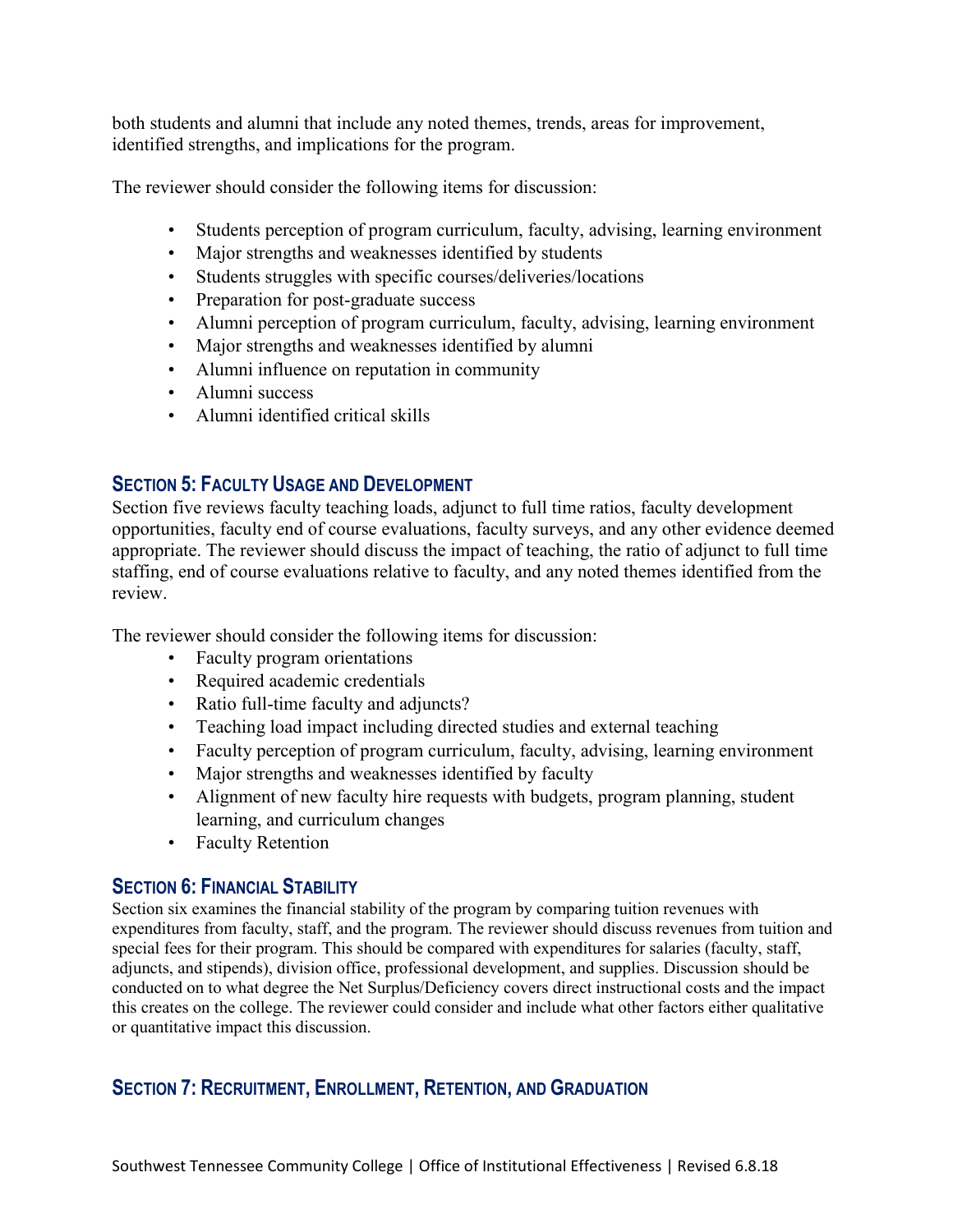Section seven reviews recruitment, enrollment, retention and graduation information for the program over the last five academic years. The reviewer should include a table with a comparison of FTE, headcounts, demographics, student primary location, retention, and graduation statistics. The reviewer should discuss marketing and recruitment efforts in the community and in local high schools; analyze enrollment, retention, and graduation trends; and discuss potential reasons, strengths, plans for improvement, and any other implications deemed appropriate.

The reviewer should consider the following items for discussion:

- Strategies for recruitment, Retention and Graduation
- Trends in Enrollment
- Achievement of Enrollment Goals
- Program attraction and retaining
- Differences in enrollment, retention, and graduation rates by location

## **SECTION 8: CLASS OFFERINGS**

Section eight addresses scheduling effectiveness and space utilization. The reviewer should review faculty to student ratios at each location and online and discuss the impact relative to faculty and student's success.

The reviewer should consider the following items for discussion:

- Section Enrollment numbers
- Faculty course load requirements
- Trends in program enrollment, retention, and graduation
- Impacts of recruitment efforts
- Scheduling process
- Physical space concerns or barriers
- Differences at locations/online

### **SECTION 9: INDUSTRY TRENDS AND INNOVATIONS**

Section nine examines the program demand within the labor market including local, regional, and/or national. The reviewer should examine information from industry advisory boards and information gathered from creditable industry sources. The reviewer should discuss any existing or emerging trends within the field as they relate to your program and employment of your student's post-graduation as well as the outlook for the field in the next 5 years. This summary should identify best practices, trends, and innovations in the field and discuss implications for the program.

The reviewer should consider the following items for discussion:

### **SECTION 10: COMPETITORS**

Section ten examines "competitor" programs and how your program compares. The reviewer should use competitor's websites and other appropriate sources in the discussion of this section. The discussion should include analysis of key metrics in comparison with peer institutions, ways to differentiate program, and implications for the program.

The reviewer should consider the following items for discussion: